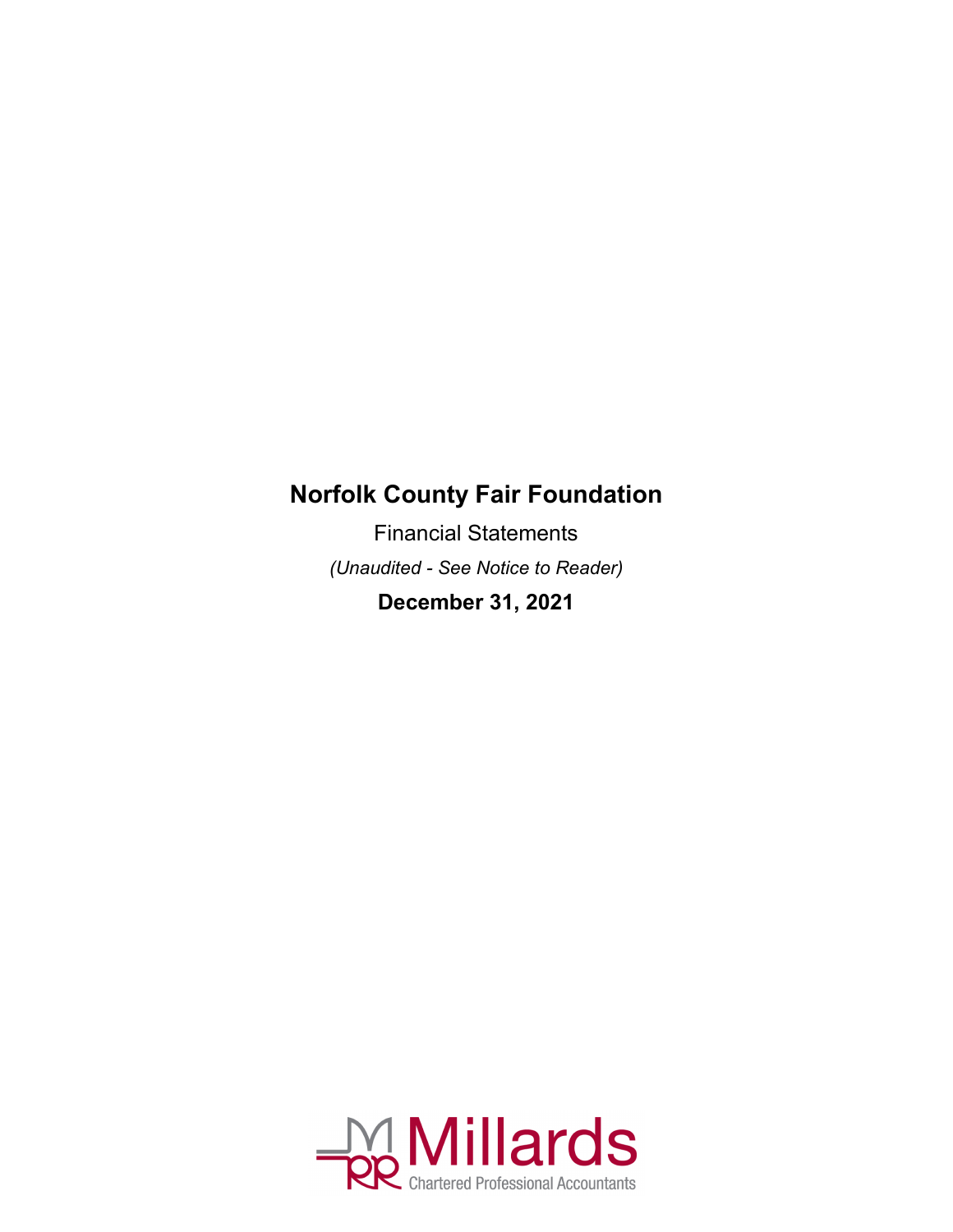#### **COMPILATION ENGAGEMENT REPORT**

To the Members of Norfolk County Fair Foundation

On the basis of information provided by management, we have compiled the statement of financial position of Norfolk County Fair Foundation as at December 31, 2021, and the statement of operations for the year then ended, and Note 1, which describes the basis of accounting applied in the preparation of the compiled financial information ("financial information").

Management is responsible for the accompanying financial information, including the accuracy and completeness of the underlying information used to compile it and the selection of the basis of accounting.

We performed this engagement in accordance with Canadian Standard on Related Services (CSRS) 4200, *Compilation Engagements*, which requires us to comply with relevant ethical requirements. Our responsibility is to assist management in the preparation of the financial information.

We did not perform an audit engagement or a review engagement, nor were we required to perform procedures to verify the accuracy or completeness of the information provided by management. Accordingly, we do not express an audit opinion or a review conclusion, or provide any form of assurance on the financial information.

Readers are cautioned that the financial information may not be appropriate for their purposes.

**Millard, Rouse & Rosebrugh LLP** March 16, 2022 Chartered Professional Accountants Simcoe, Ontario Licensed Public Accountants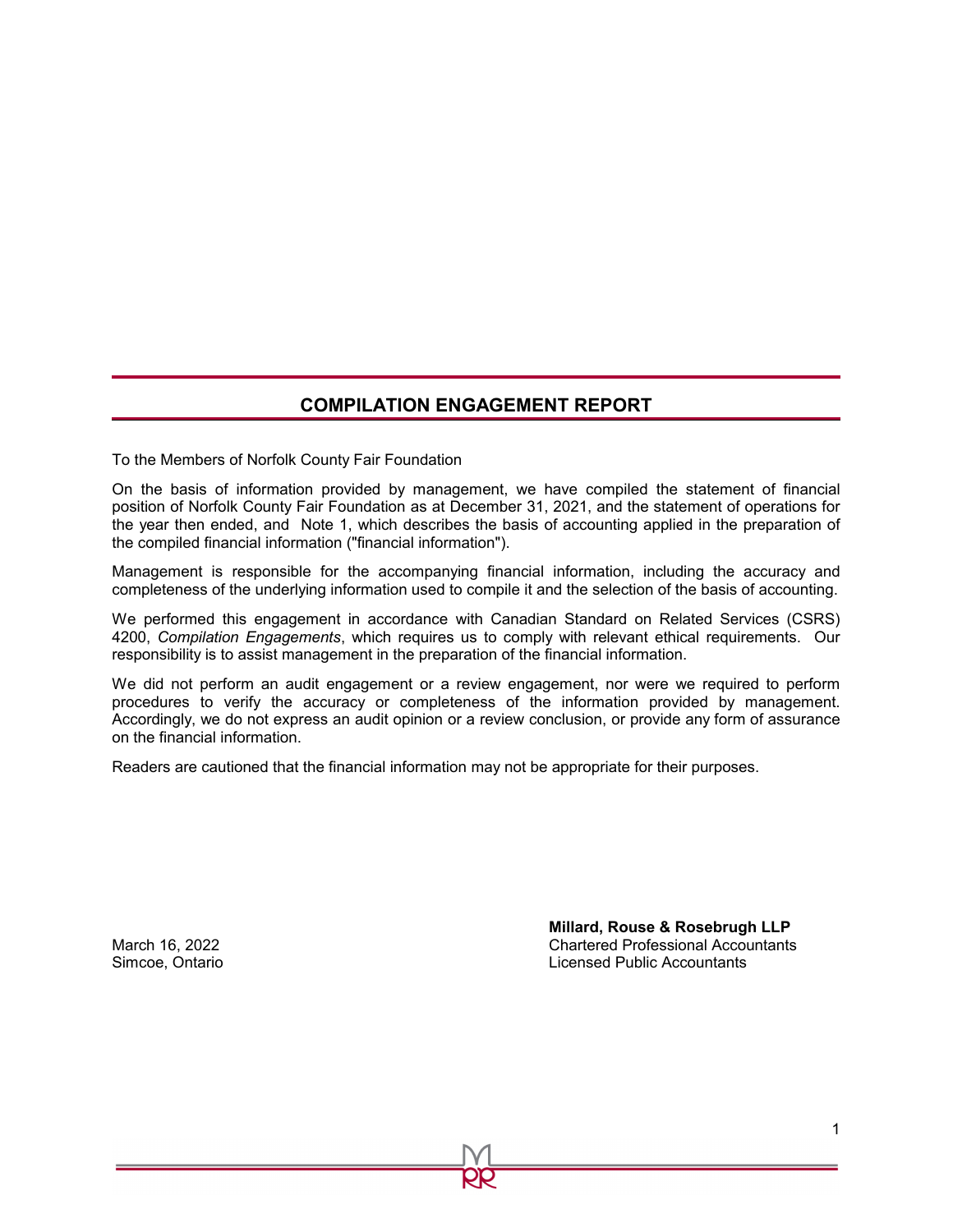**Statement of Financial Position**

**As at December 31, 2021**

*(Unaudited - See Notice to Reader)*

|                                                       | 2021                   | 2020                   |  |
|-------------------------------------------------------|------------------------|------------------------|--|
| <b>ASSETS</b><br><b>Current</b><br>Cash<br>Investment | \$<br>24,807<br>61,996 | \$<br>12,991<br>51,458 |  |
|                                                       | \$<br>86,803           | \$<br>64,449           |  |
| <b>LIABILITIES AND NET ASSETS</b>                     |                        |                        |  |
| <b>Current</b><br>Accounts payable                    | \$<br>1,200            | \$<br>800              |  |
| <b>Net assets</b>                                     | 85,603                 | 63,649                 |  |
|                                                       | \$<br>86,803           | \$<br>64,449           |  |

OO

See notes to financial information

Ĺ,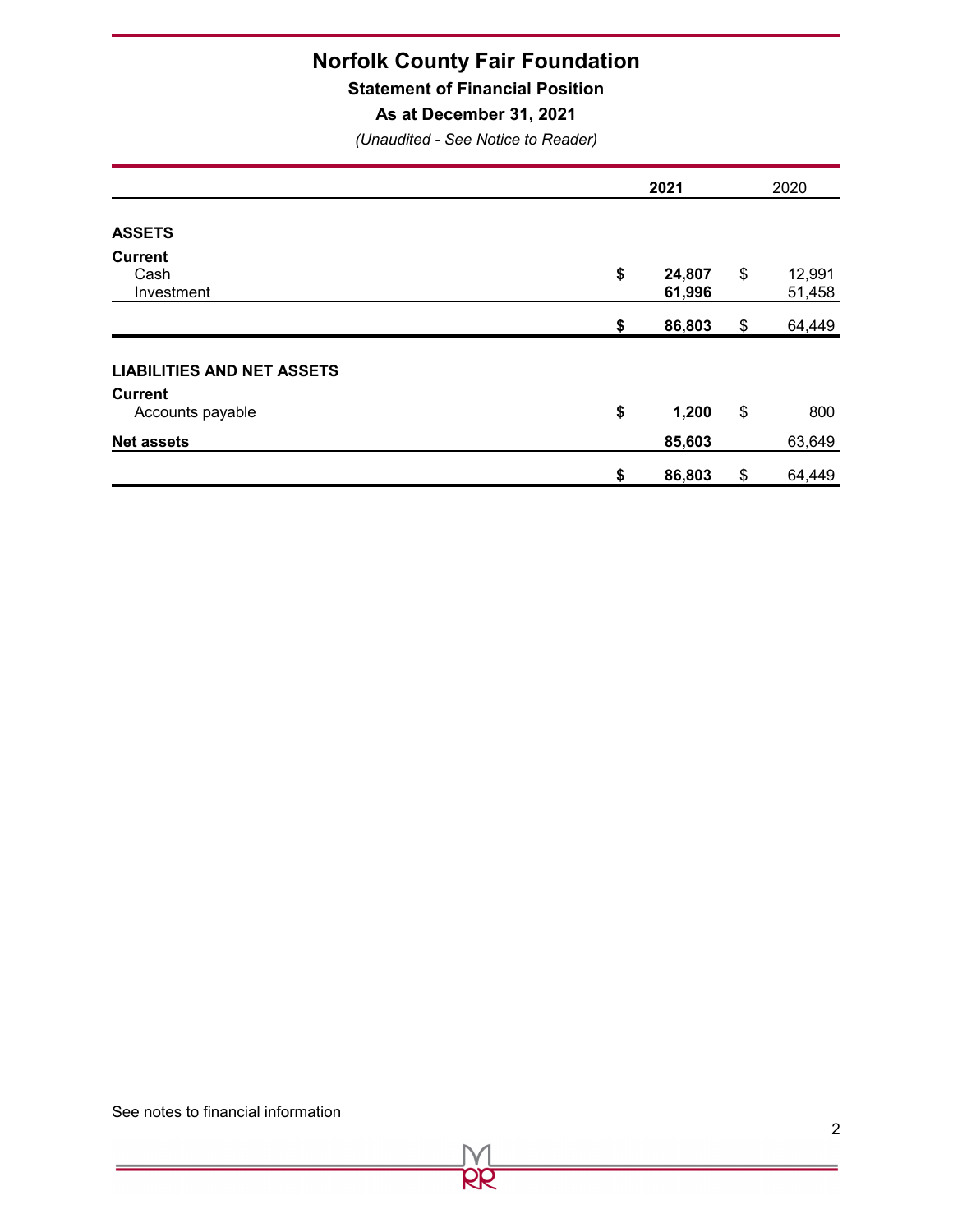**Statement of Operations**

**Year ended December 31, 2021**

*(Unaudited - See Notice to Reader)*

|                                                     |    | 2021   |    | 2020      |  |
|-----------------------------------------------------|----|--------|----|-----------|--|
| <b>REVENUE</b>                                      |    |        |    |           |  |
| Donations                                           | \$ | 18,825 | \$ | 7,515     |  |
| Canada Helps                                        |    | 2,595  |    | 3,188     |  |
| Membership sales                                    |    | 3,160  |    | 2,570     |  |
| Charity BBQ                                         |    |        |    | 2,039     |  |
| Epicure fundraiser                                  |    | 3,870  |    |           |  |
| Interest income                                     |    | 537    |    | 1,500     |  |
|                                                     |    | 28,987 |    | 16,812    |  |
| <b>Expenses</b>                                     |    |        |    |           |  |
| Donations                                           |    |        |    | 55,100    |  |
| Epicure expenses                                    |    | 2,580  |    |           |  |
| <b>Supplies</b>                                     |    | 517    |    | 99        |  |
| Professional fees                                   |    | 1,643  |    | 1,045     |  |
| Insurance                                           |    | 1,944  |    | 1,107     |  |
| Interest and bank charges                           |    | 47     |    | 51        |  |
| Honorarium                                          |    | 200    |    | 100       |  |
| Canada Helps Service charges                        |    | 102    |    | 224       |  |
|                                                     |    | 7,033  |    | 57,726    |  |
| <b>EXCESS (DEFICIENCY) OF REVENUE OVER EXPENSES</b> | \$ | 21,954 | \$ | (40, 914) |  |

pp

Ė.